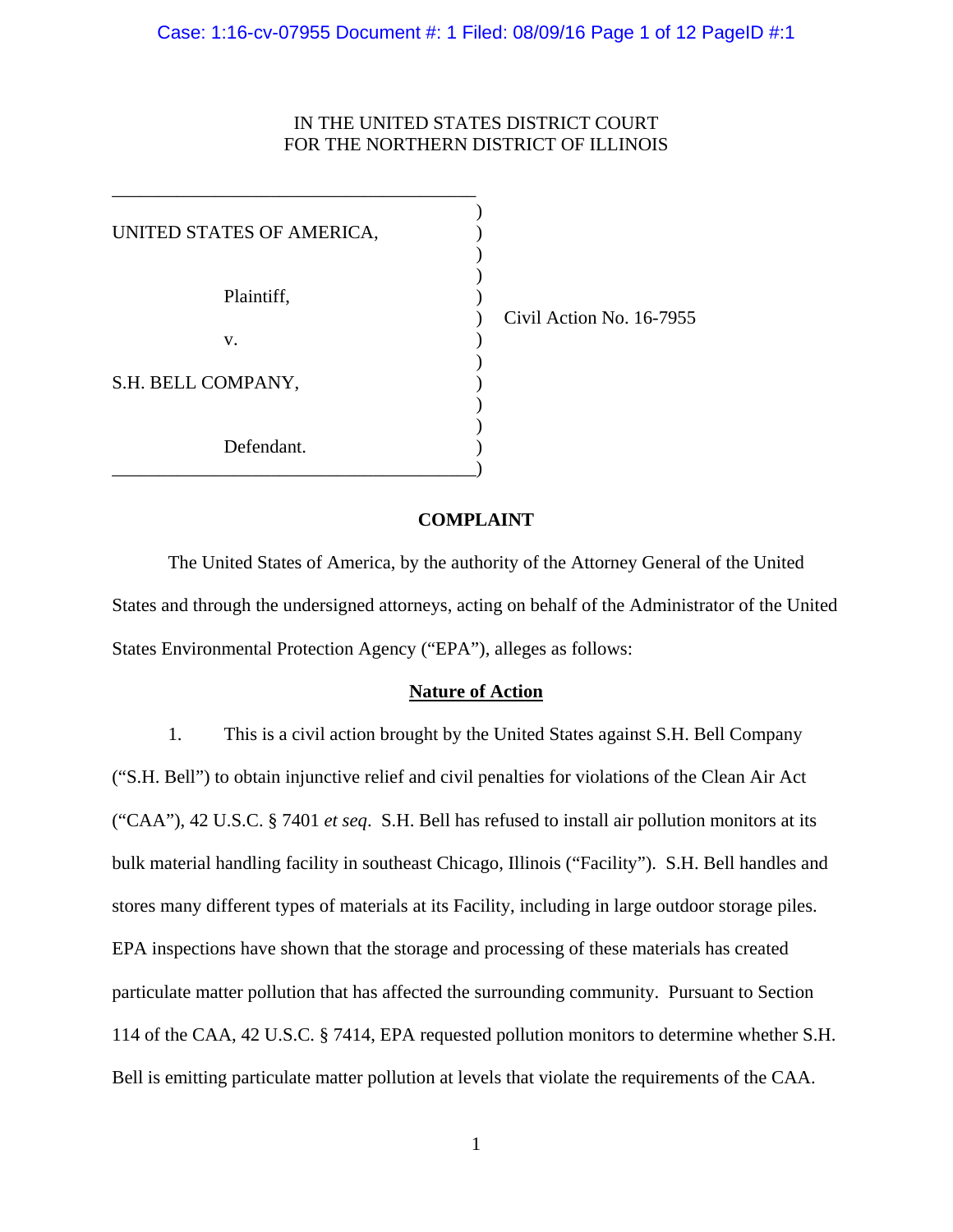# **Jurisdiction and Venue**

2. This Court has jurisdiction over the subject matter of this action pursuant to Section 113(b) of the CAA, 42 U.S.C. § 7413(b), and 28 U.S.C. §§ 1331, 1345, and 1355.

3. Venue is proper in this District pursuant to Section 113(b) of the CAA, 42 U.S.C. § 7413(b), and 28 U.S.C. §§ 1391 and 1395, because the violations at S.H. Bell's Facility have occurred and are occurring in this District.

# **Notice**

4. The United States has provided notice of the commencement of this action to the Illinois Environmental Protection Agency pursuant to Section 113(b) of the CAA, 42 U.S.C. § 7413(b).

## **The Parties**

5. Plaintiff, the United States of America, is acting by authority of the Attorney General of the United States and through the undersigned attorneys, on behalf of the Administrator of EPA. Authority to bring this action is vested in the Attorney General of the United States by Section 305 of the CAA, 42 U.S.C. § 7605, and pursuant to 28 U.S.C. §§ 516 and 519.

6. S.H. Bell is a private corporation incorporated under the laws of Pennsylvania. S.H. Bell is headquartered in Pittsburgh, Pennsylvania, with six bulk material handling facilities in Illinois, West Virginia, Ohio, Pennsylvania, and Maryland.

7. S.H. Bell is a corporate entity and therefore a "person" within the meaning of Section 302(e) of the CAA, 42 U.S.C. § 7602(e).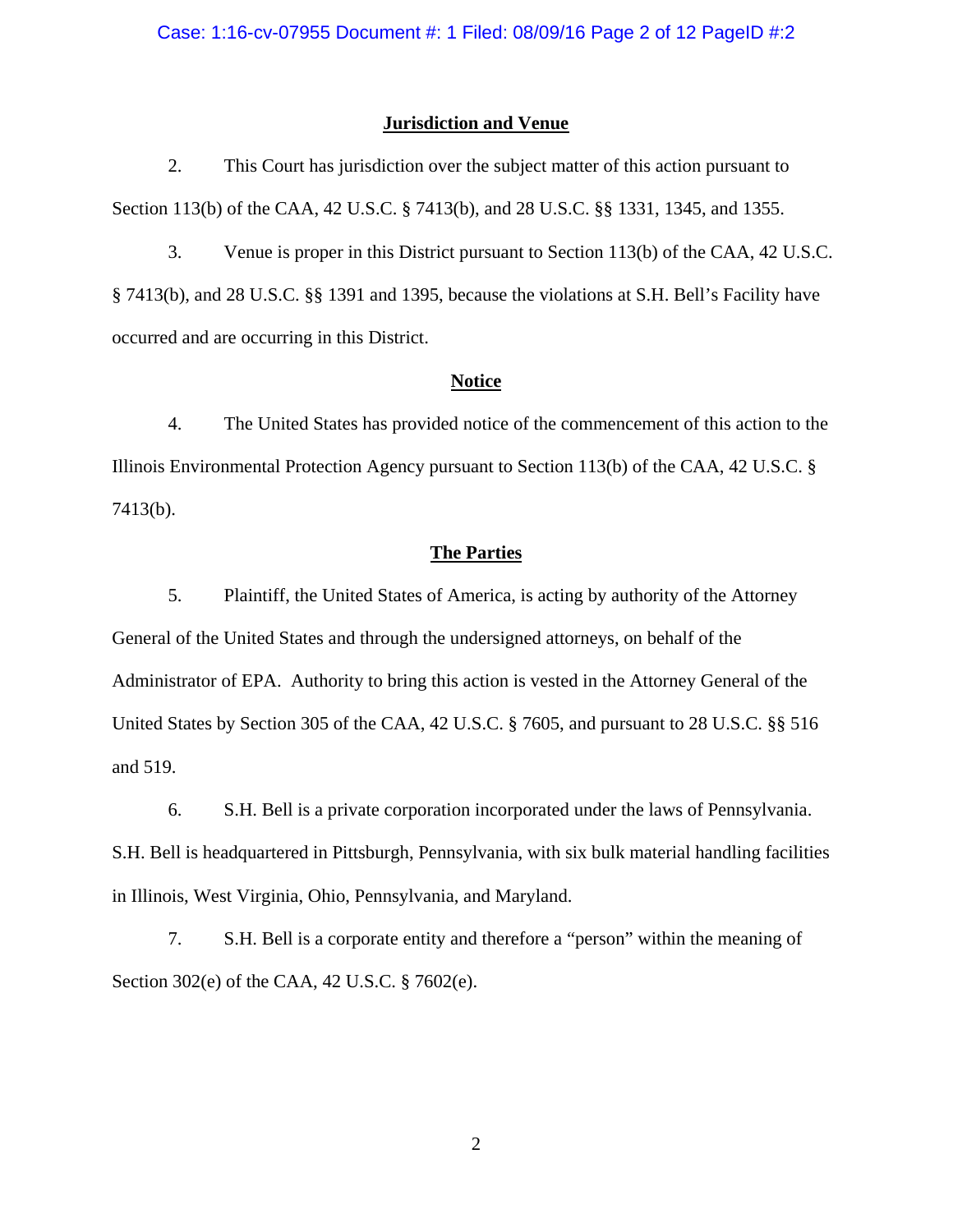# **Statutory Background**

8. Congress enacted the CAA "to protect and enhance the quality of the Nation's air resources so as to promote the public health and welfare and the productive capacity of its population." 42 U.S.C. § 7401(b)(1).

# **National Ambient Air Quality Standards**

9. Section 109 of the CAA, 42 U.S.C. § 7409, required EPA to establish national ambient air quality standards ("NAAQS") that specify the maximum permissible concentration of air pollutants. The country is divided into different areas for purposes of determining whether the NAAQS is attained.

10. One of these air pollutants is particulate matter, or "PM." PM can travel through the air and become embedded in human lungs, and once embedded can also travel to the bloodstream. Exposure to PM pollution has been linked to decreased lung function, aggravated asthma, and premature death in people with heart or lung disease, among other health impacts.

11. PM can be varying sizes. EPA has established NAAQS for PM that is equal to or less than 10 microns in diameter ("PM10").

12. The NAAQS for PM<sub>10</sub> is a concentration in the air of 150 micrograms per cubic meter (" $\mu$ g/m<sup>3</sup>"), averaged over 24 hours. The standard is attained when the expected number of days per calendar year with a 24-hour average  $PM_{10}$  concentration above 150  $\mu$ g/m<sup>3</sup> is equal to or less than one. If two or more days experience a  $PM_{10}$  concentration above 150  $\mu$ g/m<sup>3</sup>, then the PM10 NAAQS is not met. *See* 40 C.F.R. § 50.6.

# **The Illinois State Implementation Plan and S.H. Bell's Permit**

13. The CAA requires states to meet NAAQS by developing plans, called State Implementation Plans ("SIPs"), which impose regulatory requirements on individual sources of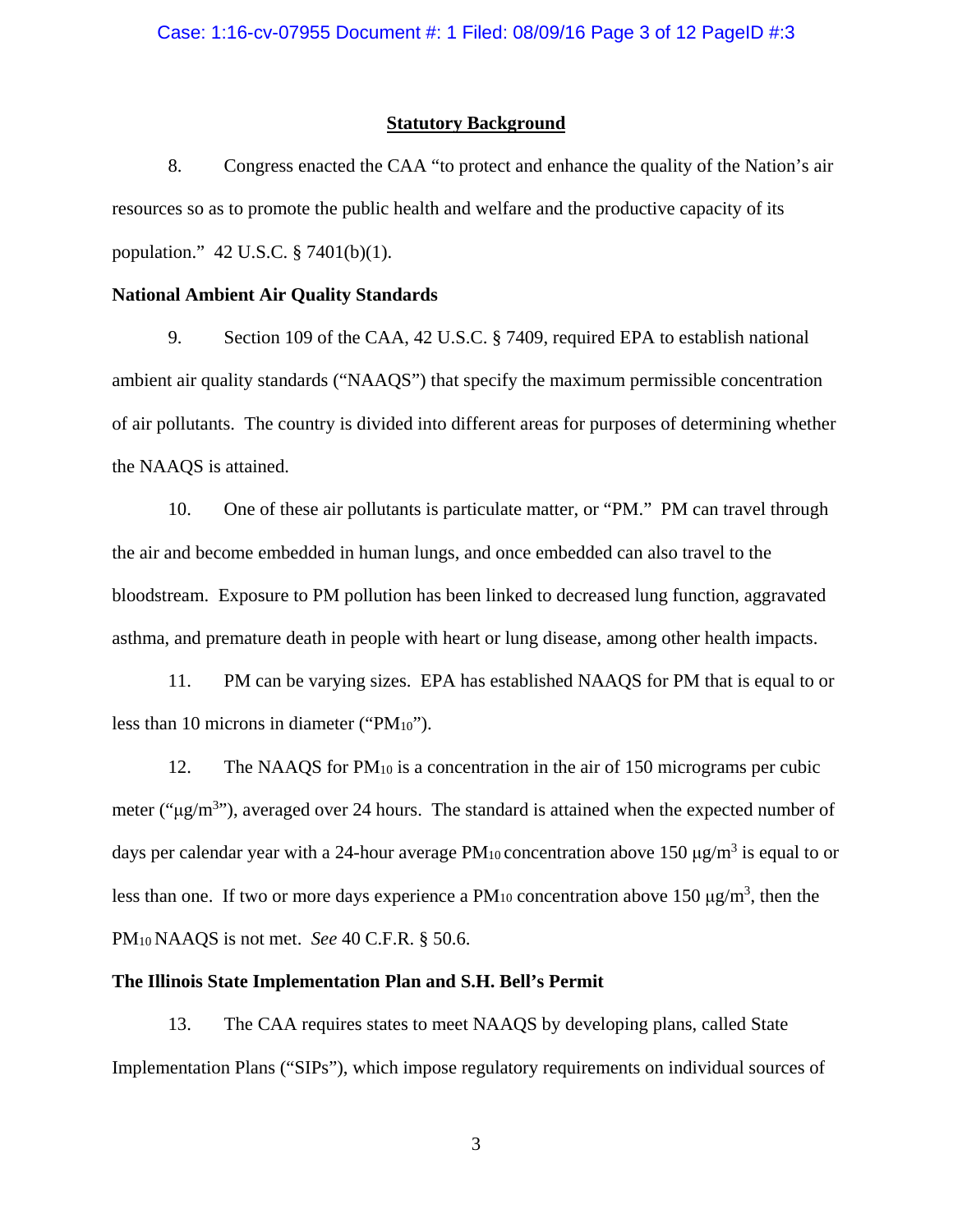air pollution. 42 U.S.C. § 7410(a)(1) and (a)(2).

14. Pursuant to Section 110 of the CAA, 42 U.S.C. § 7410, Illinois adopted and submitted to EPA various regulations in Title 35 of the Illinois Administrative Code that have been approved by EPA and which, taken together, constitute the SIP for the State of Illinois.

15. Pursuant to Section 113 of the CAA, 42 U.S.C. § 7413(a) and (b), SIP requirements approved by EPA are federally enforceable. 42 U.S.C. § 7413; 40 C.F.R. § 52.23.

16. Individual sources of air pollution are also subject to requirements in federally enforceable state operating permits ("FESOP"). On April 10, 2006, the Illinois Environmental Protection Agency issued a FESOP to S.H. Bell for its Facility under Application Number 83020023 ("S.H. Bell Permit").

### **Opacity and PM Requirements for S.H. Bell**

17. The Illinois SIP and the S.H. Bell Permit set forth requirements related to opacity and PM emissions.

18. The materials and storage piles at S.H. Bell's Facility emit PM pollution into the air. Some of this PM pollution is visible. Opacity measurements are a way to measure visible PM pollution.

19. 35 Ill. Admin. Code 212.316(d) and Condition Number 2(c) of the S.H. Bell Permit list emission standards for storage piles. Both state that "no person shall cause or allow fugitive particulate matter emissions from any storage pile to exceed an opacity of 10%, to be measured four feet from the pile surface."

20. 35 Ill. Admin. Code 201.141 states that "[n]o person shall cause or threaten or allow the discharge or emission of any contaminant into the environment in any State so as, either alone or in combination with contaminants from other sources, to cause or tend to cause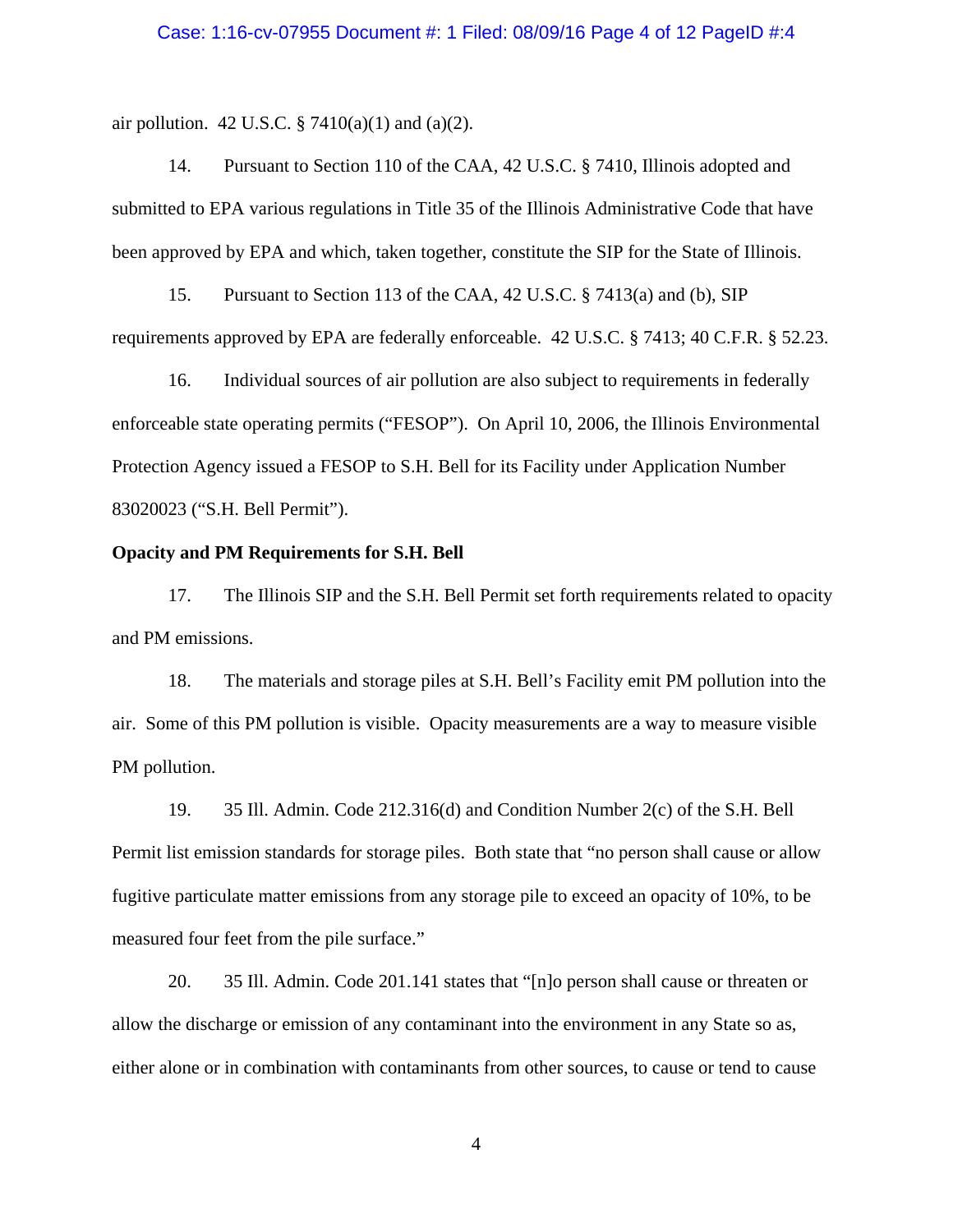### Case: 1:16-cv-07955 Document #: 1 Filed: 08/09/16 Page 5 of 12 PageID #:5

air pollution in Illinois, or so as to prevent the attainment or maintenance of any applicable ambient air quality standard."

21. 35 Ill. Admin. Code 201.102 defines "air pollution" as "the presence in the atmosphere of one or more air contaminants in sufficient quantities and of such characteristics and duration as to be injurious to human, plant or animal life, to health, or to property, or to unreasonably interfere with the enjoyment of life or property."

22. 35 Ill. Admin. Code 212.301 states that "[n]o person shall cause or allow the emission of fugitive particulate matter from any process, including any material handling or storage activity, that is visible by an observer looking generally toward the zenith at a point beyond the property line of the emission source."

23. Condition Number 9 of S.H. Bell's Permit states that "no person shall cause or allow any visible emissions of fugitive particulate matter from any process, including material handling or storage activity, beyond the property line of the emission source" pursuant to 35 Ill. Admin. Code 212.301.

# **EPA's Section 114 Authority**

24. Section 114(a) of the CAA, 42 U.S.C. § 7414(a), authorizes EPA to require the installation of monitors at a facility. Section 114(a) states, in part:

For the purpose . . . (ii) of determining whether any person is in violation of any such standard or any requirement of [a SIP], or (iii) carrying out any provision of this chapter . . . the Administrator may require any person who owns or operates any emission source  $\dots$  on a one-time, periodic or continuous basis to  $\dots$  (C) install, use, and maintain such monitoring equipment . . . and (G) provide such other information as the Administrator may reasonably require.

25. Section 113(b) of the CAA, 42 U.S.C. § 7413(b), authorizes EPA to institute a civil action for injunctive relief and civil penalties for violations of Section 114(a), 42 U.S.C. § 7414(a).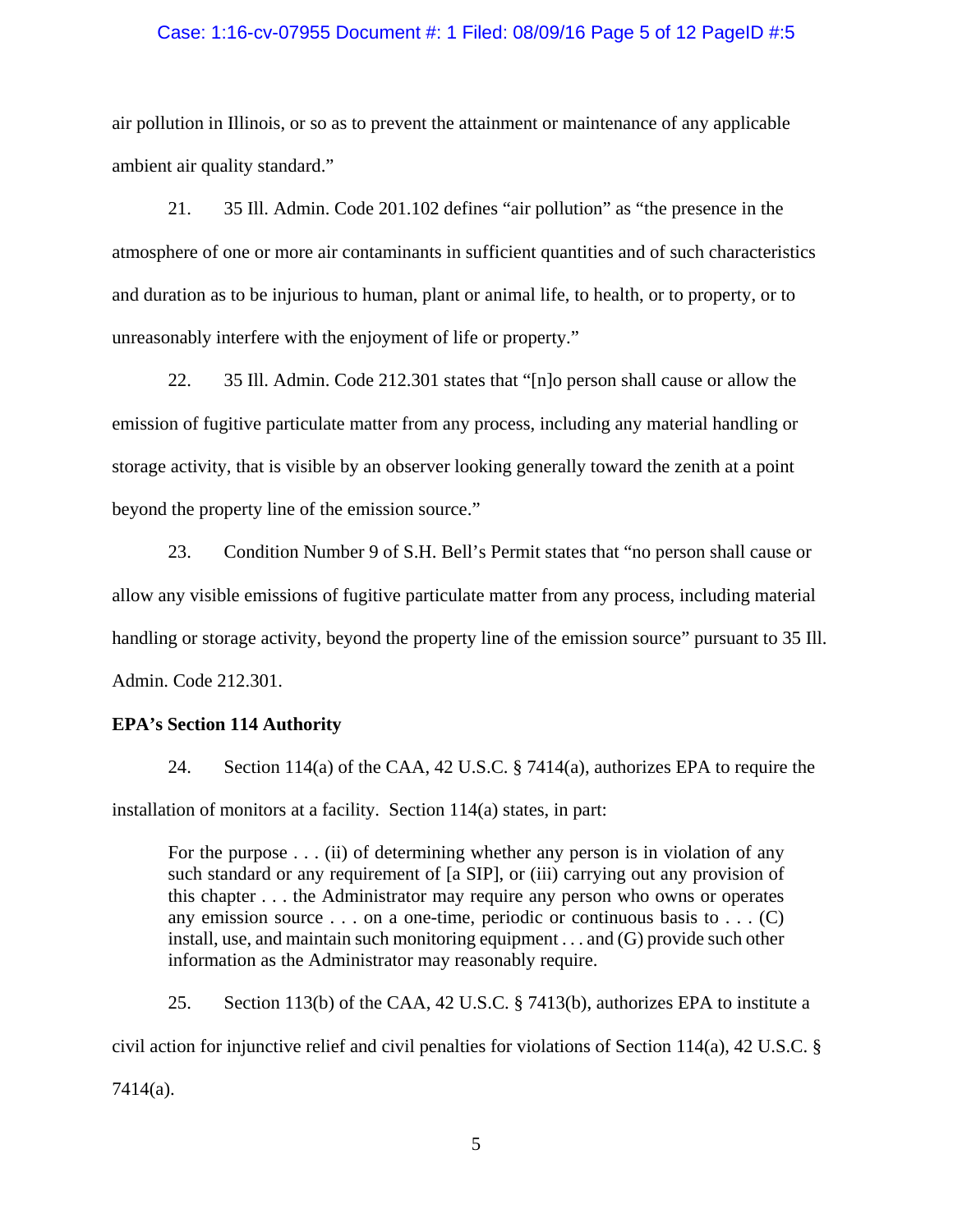#### Case: 1:16-cv-07955 Document #: 1 Filed: 08/09/16 Page 6 of 12 PageID #:6

26. Section 113(b) of the CAA, 42 U.S.C. § 7413(b), and 40 C.F.R. § 19.4 establish maximum civil penalties for violations of the CAA, including violations of the Illinois SIP and any condition or limitation of a FESOP. The maximum civil penalty per day per violation of the CAA is \$37,500 for violations occurring on or before November 2, 2015, and, effective August 1, 2016, \$93,750 per day per violation of the CAA for violations occurring after November 2, 2015.

# **General Allegations**

## **S.H. Bell's Facility**

27. S.H. Bell owns and operates a bulk material handling facility at 10218 South Avenue O in Chicago, Illinois.

28. S.H. Bell receives bulk materials via shipments by truck, rail, and barge. It then stores bulk materials at the Facility until the material is purchased and loaded onto a truck or railcar for shipment to a customer.

29. S.H. Bell handles and stores manganese and manganese-based alloys, ferro alloys, direct reduced iron, frac sand, pig iron, silicon carbide, silicon metal, fluorspar, primary metals, refractory products, scrap metal, steel, fertilizer, and limestone.

30. S.H. Bell sometimes processes the material it stores. This processing includes crushing larger pieces to smaller pieces and screening out larger pieces of material.

#### **EPA's Initial Inspections and Notice of Violation to S.H. Bell**

31. EPA performed several inspections at the S.H. Bell Facility in 2014 and 2015.

32. During a May 19, 2014 inspection, a certified EPA inspector performed opacity observations and found fugitive particulate matter emissions from a storage pile at the Facility to have an opacity of 12.7%. Another observation on May 19, 2014, found fugitive particulate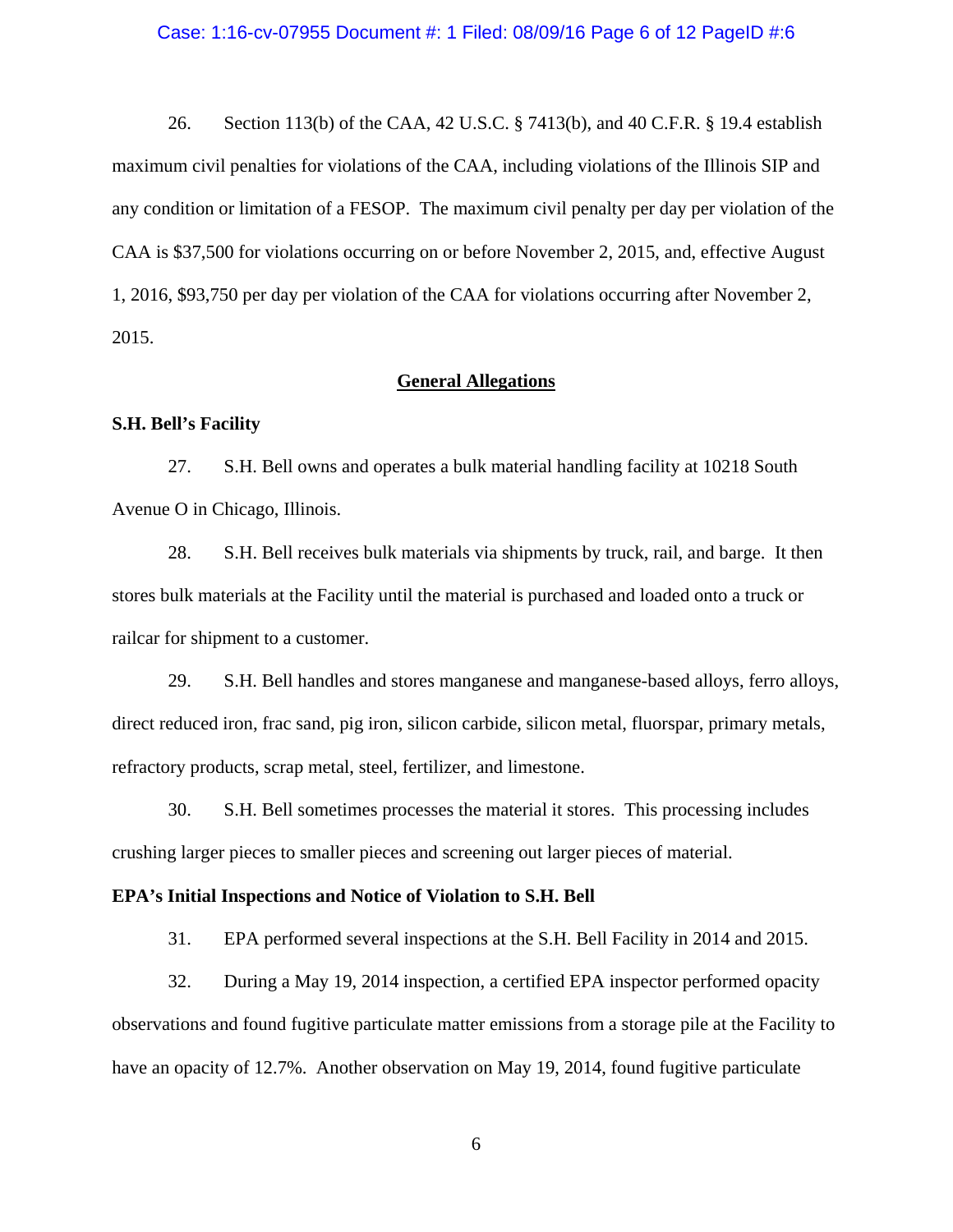#### Case: 1:16-cv-07955 Document #: 1 Filed: 08/09/16 Page 7 of 12 PageID #:7

matter emissions from a different storage pile at the Facility to have an opacity of 10.4%. These opacity readings exceed the 10% limit in 35 Ill. Admin. Code 212.316(d) and Condition Number 2(c) of the S.H. Bell Permit.

33. During a May 20, 2014 inspection, EPA observed visible PM pollution crossing the property line of S.H. Bell's Facility, in violation of 35 Ill. Admin. Code 212.301 and Condition Number 9 of S.H. Bell's Permit.

34. On July 15, 2014, EPA issued a Notice of Violation ("NOV") to S.H. Bell. The NOV alleged violations of 35 Ill. Admin. Code 212.316(d) and 212.301.

# **EPA's Section 114 Monitor Requests**

35. On March 4, 2015, EPA issued a request under Section 114 of the CAA to S.H. Bell ("Section 114 Request").

36. Among other things, the Section 114 Request required S.H. Bell to install, operate, and maintain PM10 air monitors ("PM10 Air Monitors") and PM10 filter-based samplers (" $PM_{10}$  Filter-Based Samplers") at the Facility.  $PM_{10}$  Air Monitors measure the real-time concentration of PM10 in the air. PM10 Filter-Based Samplers collect samples of the PM10 material in the air for analyzing.

37. Request No. 2 required S.H. Bell to submit proposed monitoring site locations for the PM10 Air Monitors and PM10 Filter-Based Sampler within 30 days of receipt of the Section 114 Request for EPA review and approval.

38. Request No. 4 required S.H. Bell to install, operate, and maintain the monitors within 30 days of EPA's approval of S.H. Bell's proposed monitoring locations.

39. Requests Nos. 2-10 set forth various requirements related to the installation, operation, and maintenance of the monitors.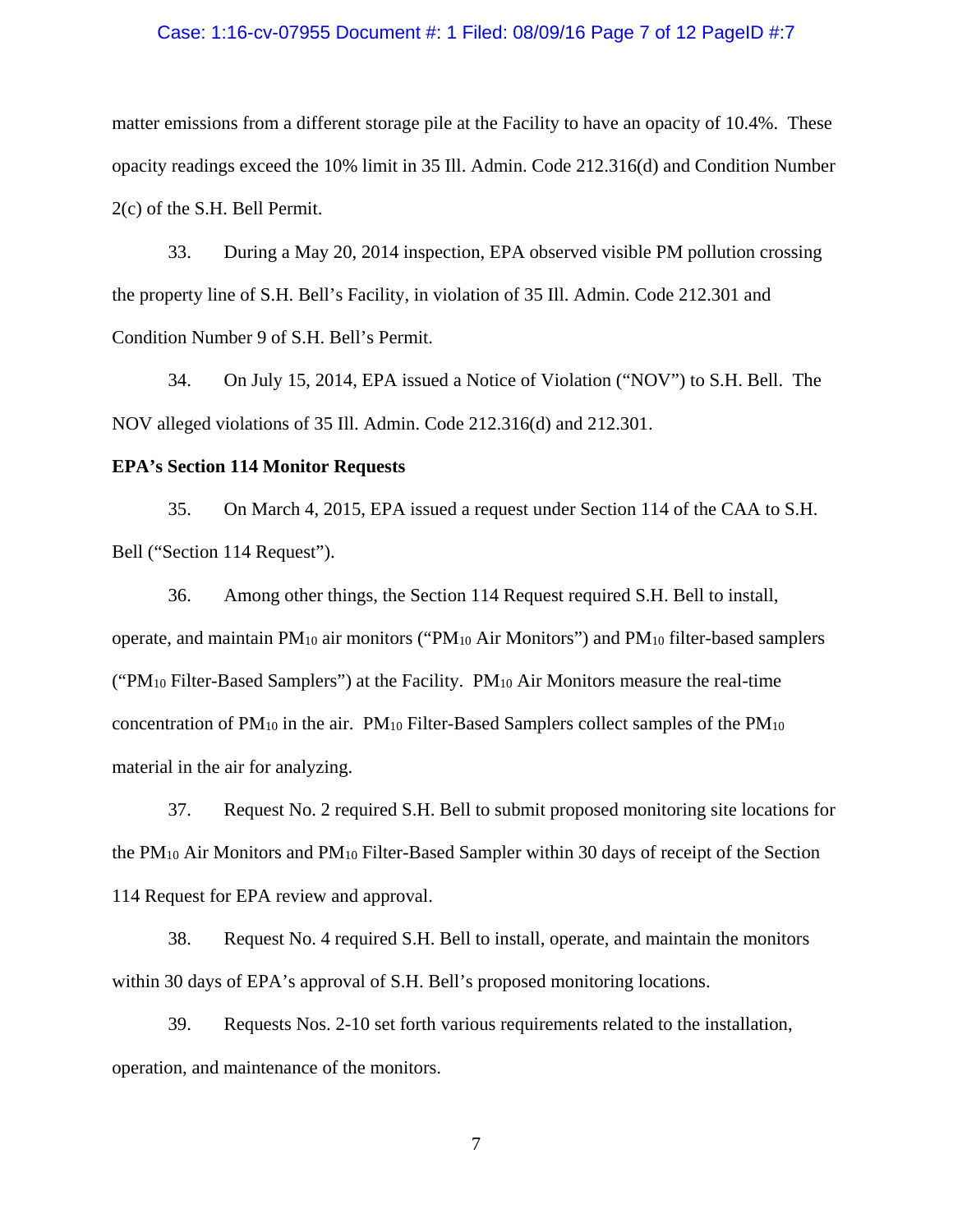#### Case: 1:16-cv-07955 Document #: 1 Filed: 08/09/16 Page 8 of 12 PageID #:8

40. S.H. Bell received the Section 114 Request on March 9, 2015.

41. By letter dated April 10, 2015, S.H. Bell responded to the Section 114 Request. S.H. Bell objected to the Section 114 Request's monitoring requirements, stating: "S.H. Bell objects to this Request as it is not reasonably relevant to determining compliance with or uncovering a violation of a limit or standard directly applicable to this Facility."

42. S.H. Bell has repeatedly refused to submit proposed monitoring site locations and install PM10 Air Monitors or PM10 Filter-Based Samplers.

43. In repeated attempts to obtain S.H. Bell's compliance, EPA met with S.H. Bell and sent additional letters and electronic communications. EPA explained that the requested monitors were relevant to the lawful purpose of carrying out its responsibilities under the CAA, including determining S.H. Bell's compliance with the Illinois SIP and the S.H. Bell Permit.

44. EPA sent the Section 114 Request to determine S.H. Bell's compliance with: (a) 35 Ill. Admin. Code 201.141's prohibition against polluting at a level that will prevent the attainment or maintenance of the NAAQS; (b) 35 Ill. Admin. Code 201.141's prohibition on "air pollution;" and (c) the prohibition in 35 Ill. Admin. Code 212.301 and Condition Number 9 of S.H. Bell's Permit on visible PM emissions crossing the property line.

45. On July 15, 2015, EPA sent S.H. Bell a letter explaining the need for the monitors and EPA's position that S.H. Bell was in violation of Section 114 of the CAA for failing to install the required monitors pursuant to the Section 114 Request.

46. On December 8, 2015, EPA performed another inspection at the Facility and observed visible PM pollution crossing the property line in violation of 35 Ill. Admin. Code 212.301 and Condition Number 9 of S.H. Bell's Permit.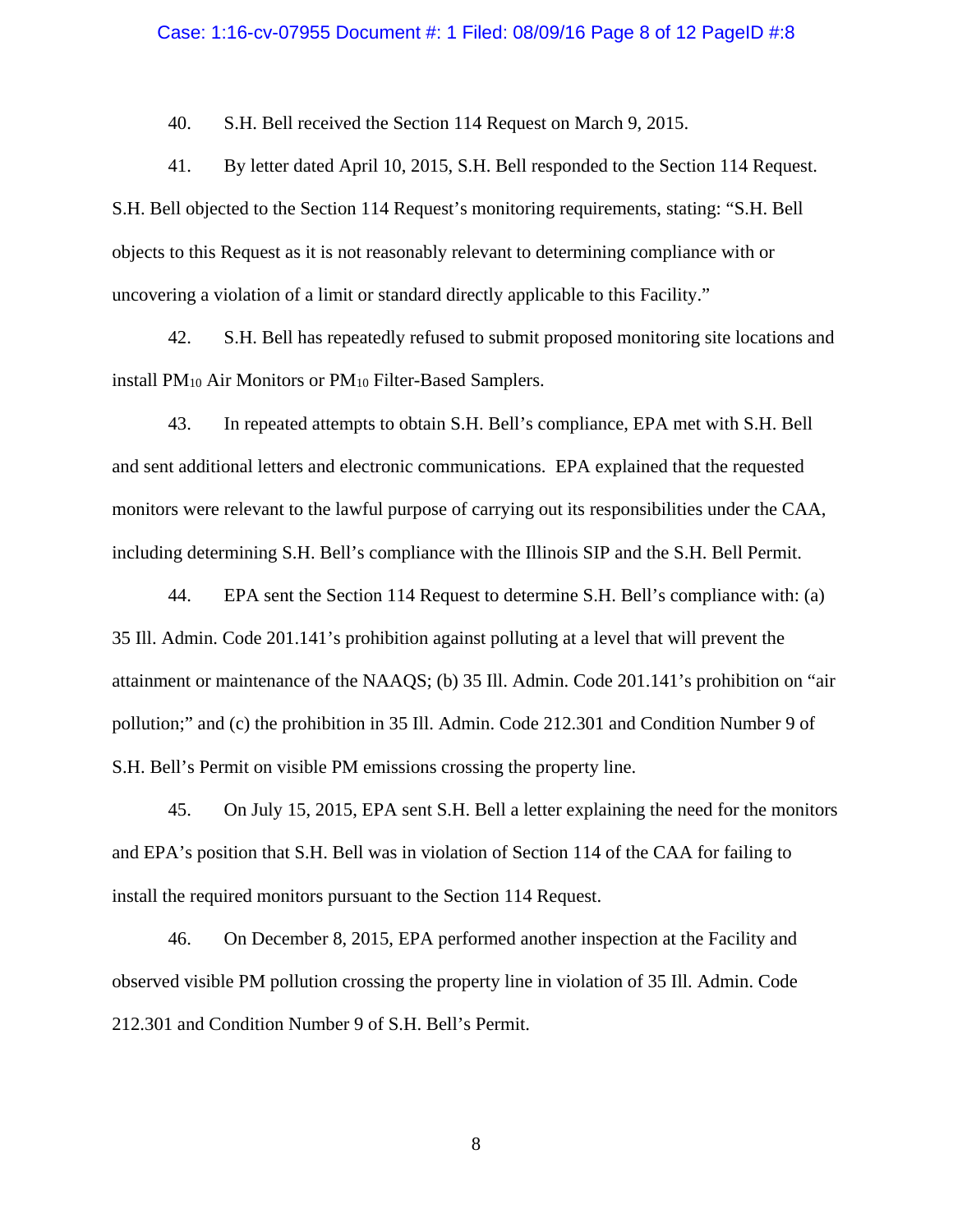### Case: 1:16-cv-07955 Document #: 1 Filed: 08/09/16 Page 9 of 12 PageID #:9

47. S.H. Bell has continued to refuse to install the  $PM_{10}$  Air Monitors or  $PM_{10}$  Filter-Based Samplers.

### **First Claim for Relief**

### **Violation of Section 114 of the CAA – Refusal to Install Required Monitors**

48. Paragraphs 1 through 47 are realleged and incorporated by reference.

49. S.H. Bell is a "person who owns or operates [an] emission source," as set forth in Section 114(a)(1) of the CAA, 42 U.S.C. § 7414(a)(1).

50. EPA issued the Section 114 Request pursuant to its lawful, statutory authority under Section 114 of the CAA, 42 U.S.C. § 7414.

51. The Section 114 Request requires S.H. Bell to install, operate, and maintain PM10 Air Monitors and PM<sub>10</sub> Filter-Based Samplers at the Facility.

52. The Section 114 Request was issued for the lawful purposes of carrying out EPA's responsibilities under the CAA, including determining whether S.H. Bell is in violation of the Illinois SIP or the S.H. Bell Permit.

53. The monitoring requirements of the Section 114 Request are reasonable and relevant to such lawful purposes.

54. By failing to comply with the Section 114 Request, S.H. Bell violated the CAA. Unless restrained by an Order of the Court, these violations of the Act are likely to continue.

55. As described in Paragraph 26, S.H. Bell is liable for civil penalties of up to \$37,500 per day for each violation occurring on or before November 2, 2015, and up to \$93,750 per day for each violation occurring after November 2, 2015.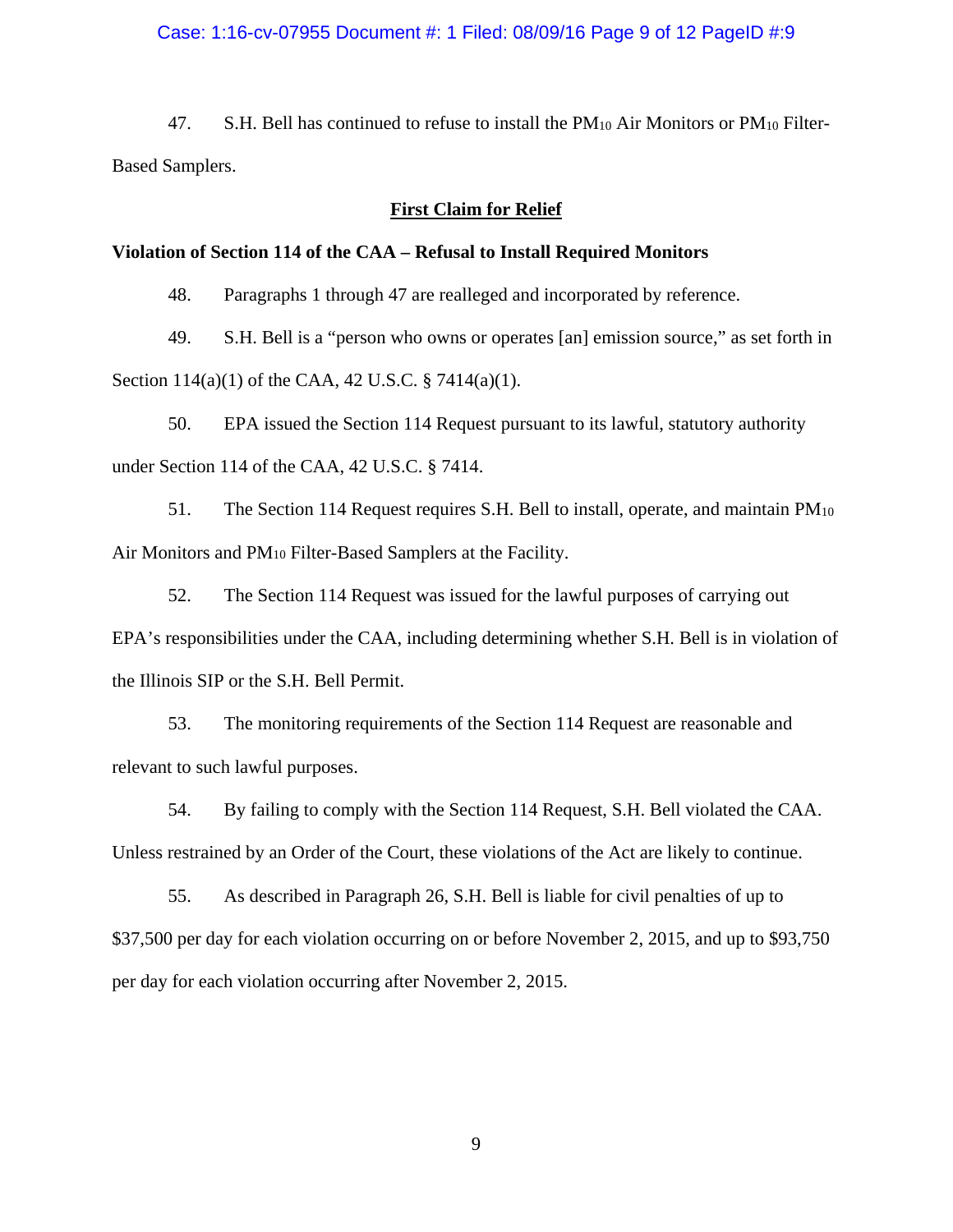# **Second Claim for Relief**

### **Violations for Excess Opacity**

56. Paragraphs 1 through 47 are realleged and incorporated by reference.

57. 35 Ill. Admin. Code 212.316(d) and Condition Number 2(c) of the S.H. Bell Permit limit opacity from any storage pile to 10 percent, to be measured four feet from the pile surface.

58. On May 19, 2014, opacity from a storage pile at the Facility measured 12.7%, in excess of the 10% limit in 35 Ill. Admin. Code 212.316(d) and Condition Number 2(c) of the S.H. Bell Permit.

59. On May 19, 2014, opacity from another storage pile at the Facility measured 10.4%, in excess of the 10% limit in 35 Ill. Admin. Code 212.316(d) and Condition Number 2(c) of the S.H. Bell Permit.

60. By having opacity from storage piles of more than 10%, S.H. Bell violated the Illinois SIP, the S.H. Bell Permit, and the CAA. Unless restrained by an Order of the Court, these violations of the Act are likely to continue.

61. As described in Paragraph 26, S.H. Bell is liable for civil penalties of up to \$37,500 per day for each violation occurring on or before November 2, 2015.

### **Third Claim for Relief**

### **Violations for Visible PM Emissions Crossing the Facility's Property Line**

62. Paragraphs 1 through 47 are realleged and incorporated by reference.

63. 35 Ill. Admin. Code 212.301 and Condition Number 9 of S.H. Bell's Permit prohibit S.H. Bell from causing or allowing the emission of visible fugitive PM to cross beyond the property line of the Facility.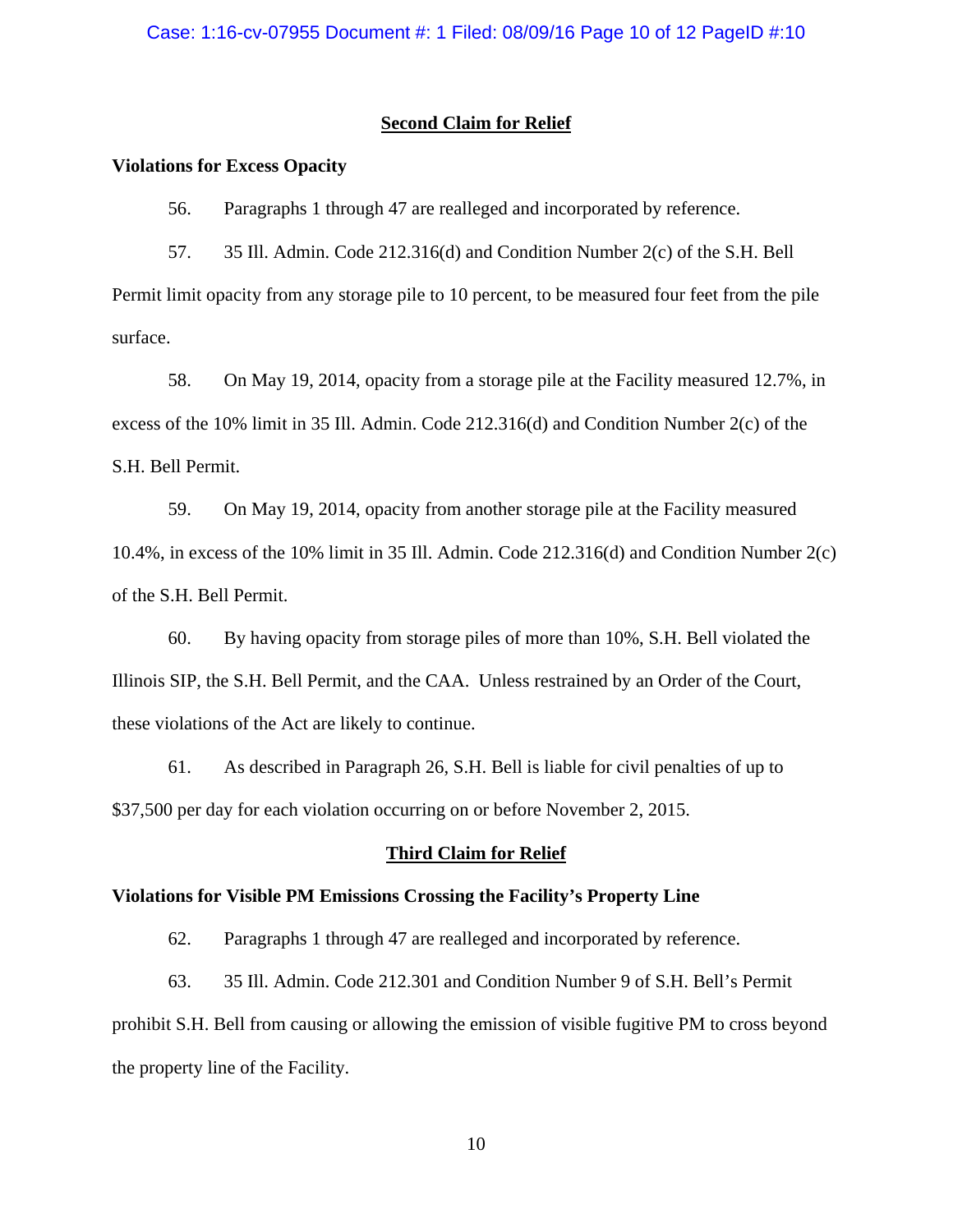### Case: 1:16-cv-07955 Document #: 1 Filed: 08/09/16 Page 11 of 12 PageID #:11

64. On May 20, 2014, and December 8, 2015, S.H. Bell caused or allowed the emission of visible fugitive PM beyond the property line of the Facility.

65. By having visible fugitive PM pollution pass beyond the property line of the Facility, S.H. Bell violated the Illinois SIP, the S.H. Bell Permit, and the CAA. Unless restrained by an Order of the Court, these violations of the Act are likely to continue.

66. As described in Paragraph 26, S.H. Bell is liable for civil penalties of up to \$37,500 per day for each violation occurring on or before November 2, 2015, and up to \$93,750 per day for each violation occurring after November 2, 2015.

## **Prayer for Relief**

 WHEREFORE, Plaintiff the United States of America respectfully requests that this Court provide the following relief:

1. A preliminary and/or permanent injunction ordering S.H. Bell to comply with the monitoring requirements of the Section 114 Request;

2. A permanent injunction enjoining S.H. Bell from further violations of the CAA, the Illinois SIP, and the S.H. Bell Permit;

3. A judgment assessing civil penalties against S.H. Bell and in favor of the United States of up to \$37,500 per day for each violation of the CAA;

4. An award to the United States of its respective costs and disbursements in this action; and

5. Such other relief as this Court deems appropriate.